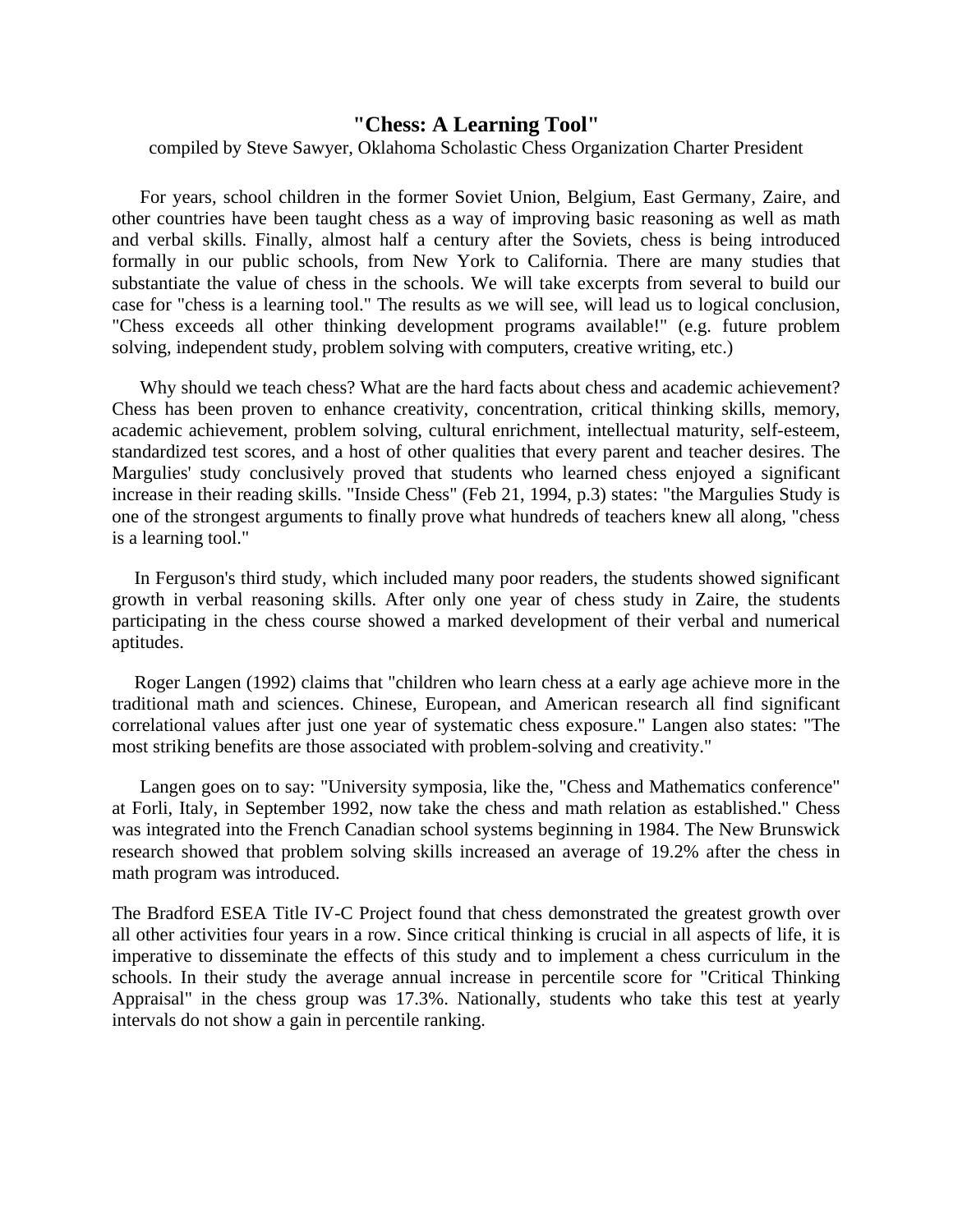## **In 1992 New Jersey Bill #S452 - CHESS IN THE SCHOOLS**

## BE IT ENACTED by the Senate and General Assembly of the State of New Jersey:

- 1. The legislature finds and declares that:
	- a. chess increases strategic thinking skills, stimulates intellectual creativity, and improves problem-solving ability while raising self-esteem;
	- b. when youngsters play chess they must call upon higher-order thinking skills, analyze actions and consequences, and visualize future possibilities;
	- c. in countries where chess is offered widely in the schools, students exhibit excellence in the ability to recognize complex patterns and consequently excel in math and science: and
	- d. instruction in chess during the second grade will enable pupils to learn skills which will serve them throughout their lives.
- 2. Each board of education may offer instruction in chess during the second grade for pupils in gifted and talented and special education programs. The Department of Education may establish guidelines to be used by boards of the education which offer chess instruction in those programs.
- 3. This act shall take effect immediately.

This act was signed by the Governor after a 23-1 vote for the act by the senators.

Observations and research show that young children can be taught to think clearly and with discipline, to plan ahead, and to make sound decisions. Learning these skills early in life can only benefit later intellectual development. Teaching children to perform a complex task like chess may give them problem-solving advantages later in life.

Heidema is quoted as saying, `Recent research indicates that one of the most neglected areas in today's educational system is instruction aimed at developing logical reasoning and critical thinking." (Mathematics and Science for the K-12 Curriculum,p.104)

Billings (1985) wrote: "the most important skill a gifted student can learn is how to THINK more CREATIVELY and EFFECTIVELY." I agree and playing chess does all of these!!